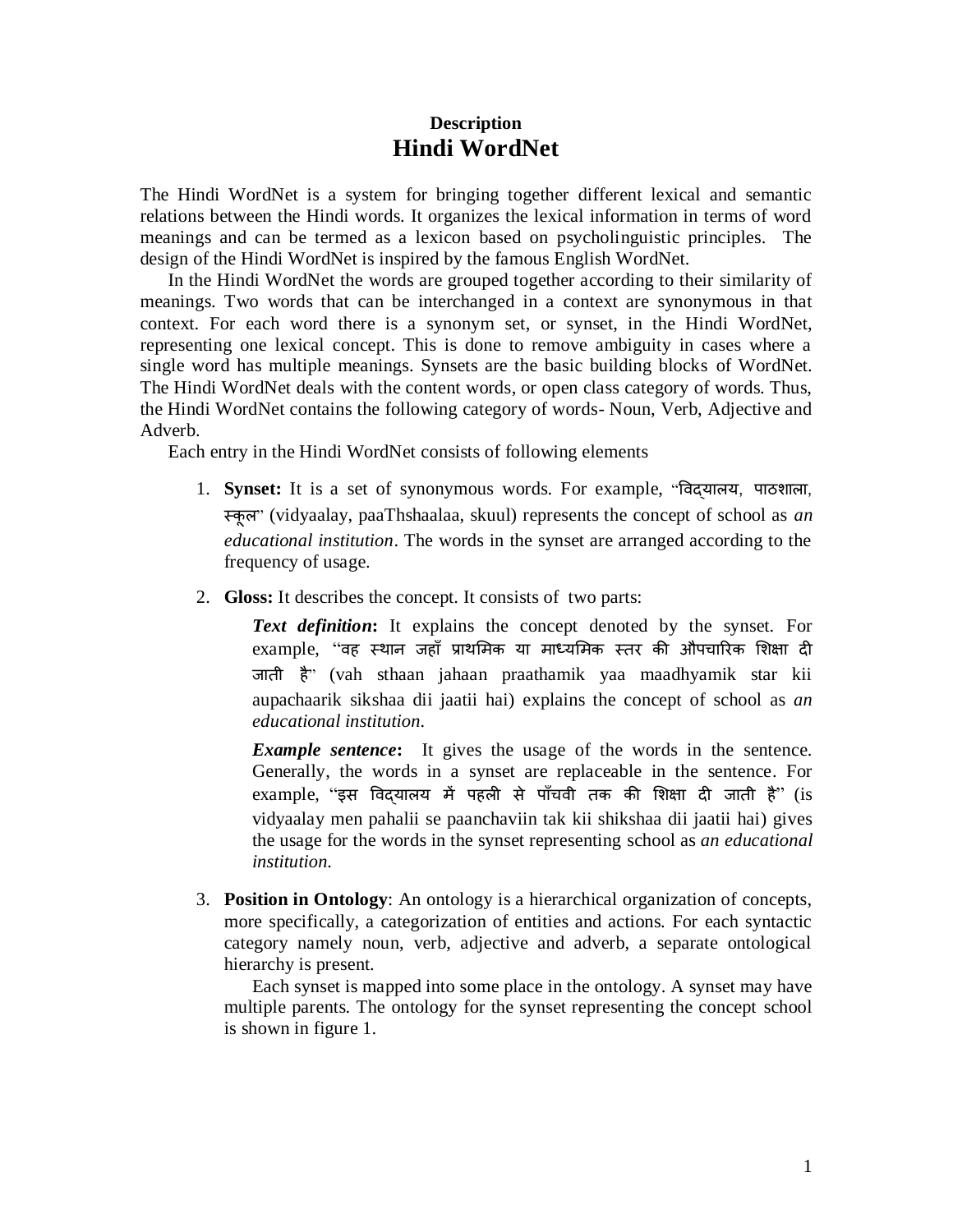

**Figure1. Ontology for the synset of** *school*

# **Relations in Hindi WordNet**

A WordNet is a word sense network. A word sense node in this network is a synset which is regarded as a basic object in the WordNet. Each synset in the Hindi WordNet is linked with other synsets through the well-known lexical and semantic relations of *hypernymy, hyponymy, meronymy, troponymy, antonymy, entailment etc.* Semantic relations are between synsets and lexical relations are between words. These relations serve to organize the lexical knowledge base.

There are 16 relations in the Hindi WordNet. These relations are described below.

**Hyponymy and Hypernymy** (*is a kind of*)**:** Hypernymy is a semantic relation between two synsets to capture super-set hood. Similarly, hyponymy is a semantic relation between two synsets to capture sub-set hood. The hyponymy relation is transitive and asymmetrical. Hypernymy is the reverse of hyponymy.

#### **Example:**

बेलपत्र, बेल-पत्र, बेलपत्ती, बबल्िपत्र (bel patr, bel-patr, belpattii, bilvapatr; *a leaf of a tree named bela*) ==> पत्ता, पात, पर्ण, पत्र, दल (pattaa, paat, parN, patr, dal; *leaf*)

Here, बेलपत्र (bel patra; *a leaf of a tree named bela*) is a kind of पत्ता (pattaa; *leaf*) means पत्ता (pattaa; *leaf*) is a hypernym and बेलपत्र (bel patra; *a leaf of a tree named bela*) is the hyponym.

**Meronymy and Holonymy (***Part-whole relation***):** It is a semantic relation between two synsets. If the concepts A and B are related in such a manner that A is one of the constituent of B, then A is the meronym of B and B is the holonym of A. The meronymy relation is transitive and asymmetrical. Holonymy is the reverse of meronymy. It is used to construct a *part-of* hierarchy. Example: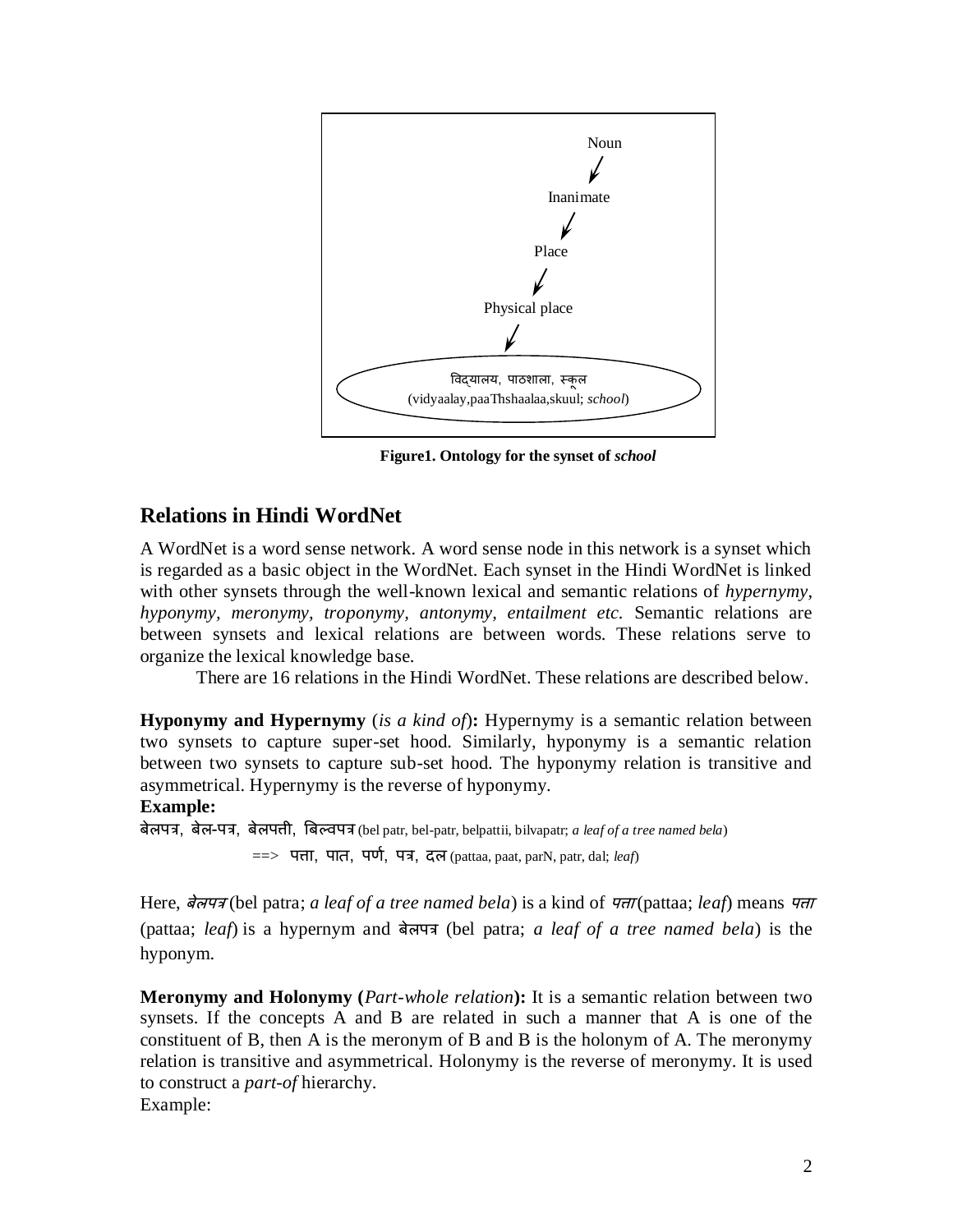जड़, िूल, सोर (jaR, muul, sor; *root*)  $\Rightarrow$  पेड़, वृक्ष, पादप, द्रुम, तरु, विटप, रूख, अघ्रिप, अग (peR, vriksh, paadap, drum, taruu, viTap, ruukh, ruuMkh, aghrip, ag; *tree*)

Here, जड़ (jaR; *root*) is the part of पेड़ (peR ; *tree*), meaning that जड़ (jaR; *root*) is the meronym of पेड़ (peR ; *tree*) and पेड़ (peR ; *tree*) is the holonym of जड़ (jaR; *root*).

**Entailment:** Entailment refers to a relationship between two verbs. Any verb A entails B, if the truth of B follows logically from the truth of A. The relation of entailment is unilateral, *i.e.*, it is one way relation.

Example:

खराणटा लेना, नाक बजाना (kharraaTaa lenaa, naak bajaanaa; *snore*) ==> सोना (sonaa; *sleep*)

**Troponymy:** Troponym denotes a specific manner elaboration of another verb. It shows manner of an action, *i.e.*, X is a troponym of Y if *to X* is *to Y* in some manner. Example:

िुस्कुराना,िुस्कराना,िुस्काना (muskuraanaa, muskaraanaa, muskaanaa; *smile*) ==> हाँसना,विहाँसना (hansnaa, vihansnaa *laugh*)

**Antonymy:** Antonymy is a relation that holds between two words that (in a given context) express opposite meanings. It is a lexical relation as it holds between two words and not the entire synset.

Example:

**मोटा**, स्थूलकाय (**moTaa**, sthuulkaay; *fat*)

==> **पतला**, दबुला, दबुला-पतला, छरहरा (**patlaa**, dublaa, dublaa-patlaa, charharaa; *thin*) The words in bold face in the synset are in antonymy relation.

**Gradation:** Gradation is a lexical relation. It represents the intermediate concept between two opposite concepts. Figure 2 shows the gradation relation among three words.



**Figure 2. Gradation relation**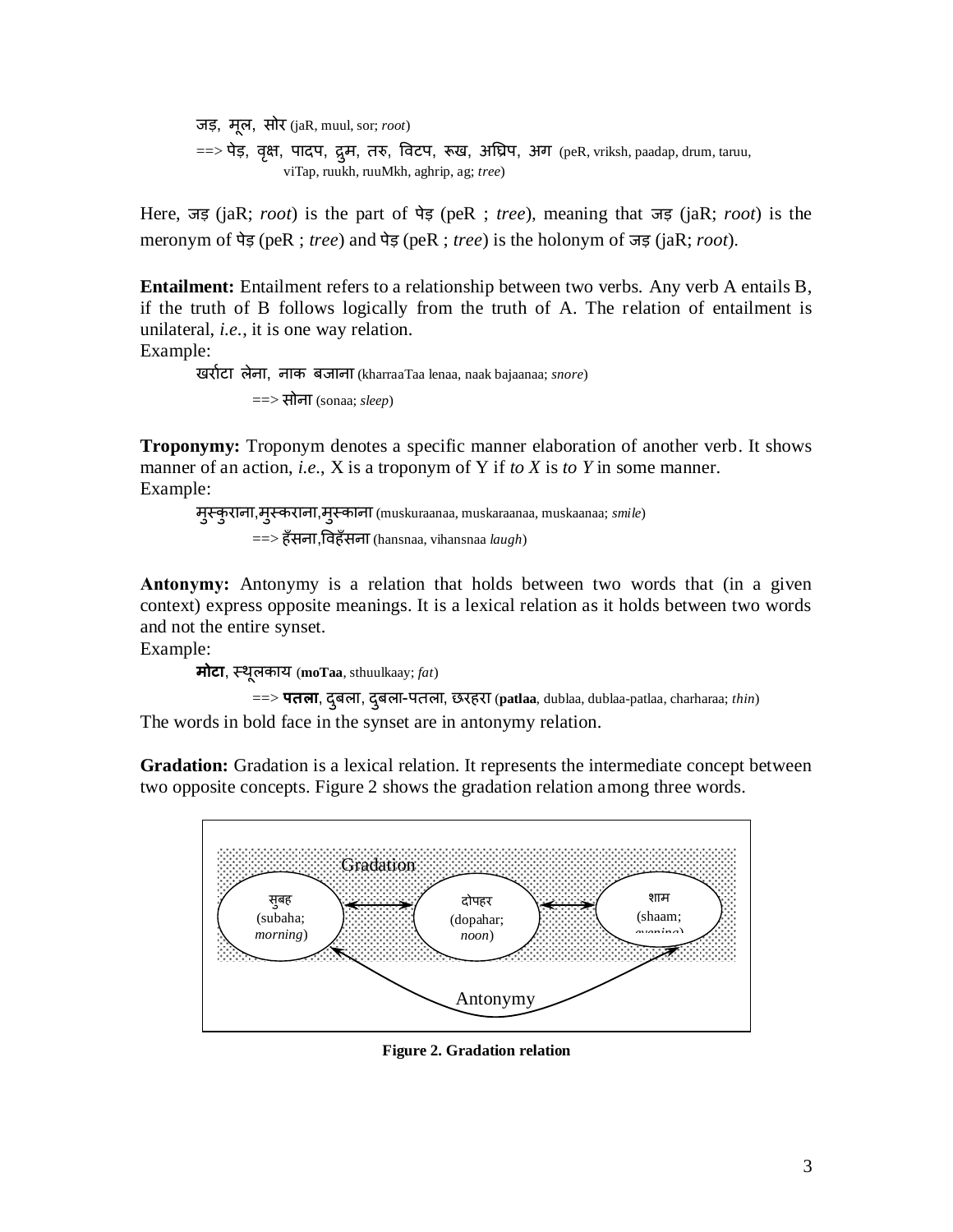**Causative:** In Hindi, there is a convention of forming causation by making morphological change in the base verb. The Causative relation links the causative verbs and the base verbs and show interdependency between them. Example:

खाना (khaanaa ; *eat*)

==> खखलाना (khilaanaa; *to make someone to eat*)

खखलाना (khilaanaa; *to make someone to eat*) is a causative verb of खाना (khaanaa ; *eat*).

**Cross parts of speech linkage**: Following relations are between the synsets of different parts of speech.

#### **Linkages between nominal and verbal concepts**

**Ability Link:** This link specifies the inherited features of a nominal concept. This is a semantic relation.

Example:

िछली,िच्छी,ित्सस्य,िीन,िाही (machlii, macchii, matsya, miin, maahii; *fish*)

==> तैरना, पैरना, पौंरना, पौरना, हेलना (tairnaa, pairnaa, pauMrnaa, paurnaa, helanaa; *swim*)

**Capability Link:** This link specifies the acquired features of a nominal concept. This is a semantic relation.

Example:

व्यक्तत,िानस,शख़्स,शख्स,जन (vyakti, maanas, sakhs, jan; *person*)

==> तैरना,पैरना,पौंरना,पौरना,हेलना (tairnaa, pairnaa, pauMrnaa, paurnaa, helanaa;  *swim*)

**Function Link:** This link specifies the function of a nominal concept. This is a semantic relation.

Example:

अध्यापक,शिक्षक,आचार्य,गुरु,मास्टर (adhyaapak, shikshak, aacaarya, guru, master; *teacher*)

==> पढाना,मशक्षा देना (paRhaanaa, shikshaa denaa; *teach*)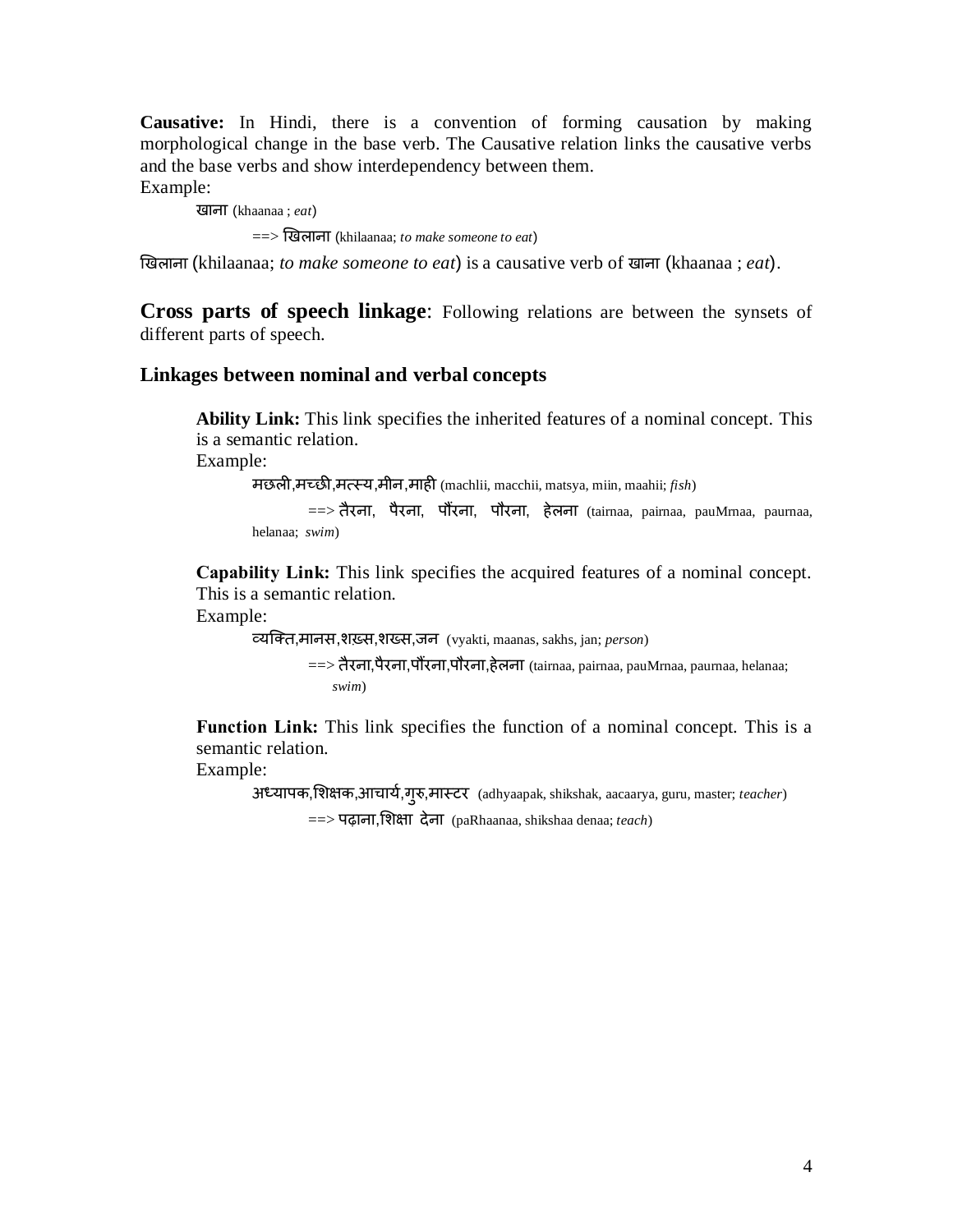#### **Linkage between nominal and adjectival concepts**

**Attribute:** This denotes the properties of noun. It is a linkage between noun and an adjective. This is a semantic relation. Example:

पक्षी,चचडड़या,पंछी,खग,पररंदा,विहंग,विहंगि,पखेरू,विहग (pakshii, ciRiyaa, panchi, khag, parindaa, vihanga, vihangam, pakheru, vihaga; *bird*)

==> पंखदार,पााँखदार,पंखयुतत (pankhdaar, paankhdaar, pankhyukt; *having wings*)

**Modifies Noun:** Certain adjectives can only modify certain nouns. Such adjectives and nouns are linked in the Hindi WordNet by the relation *Modifies Noun*.

Example:

**सुपात्र**,सत्सपात्र,अच्छा पात्र (supaatra, satpaatra, acchaa paatra, *eligible*)

==> **व्यक्तत**,िानस,शख़्स,शख्स,जन,बंदा,बन्दा (vyakti, maanas, sakhs, jan; *person*)

## **Linkage between adverbial and verbal concepts**

**Modifies Verb***:* Certain adverbs can only go with certain verbs. *Modifies Verb* is a relation to show connection between such words. Example:

कभी,ककसी सिय (kabhii, kisii samay; *sometimes*)

**==>** काि करना,कायण करना (kaam karnaa, kaarya karnaa; *to work*)

**Derived From:** This relation specifies the root form from which a particular word is derived. This relation can go from noun to adjective or vice versa, noun to verb and adjective to verb and aims to handle derivational morphology. This is a lexical relation.

Example:

क्रिशः**,**क्रिानुसार**,**यथाक्रि**,**मसलमसलेिार**,**बारी-बारी से**,**क्रििार **(kramashaH, kramaanusaar, yathaakram,**

**silsilevaar, baarii-baarii se, kramvaar;** *step by step***)** 

**==>** क्रि**,**मसलमसला**,**शंखृ ला**,**अनुक्रि**,**अनुक्रिखर्का **(kram, silsilaa, shrinkhalaa,** 

**anukram, anukramaNikaa;** *series***)**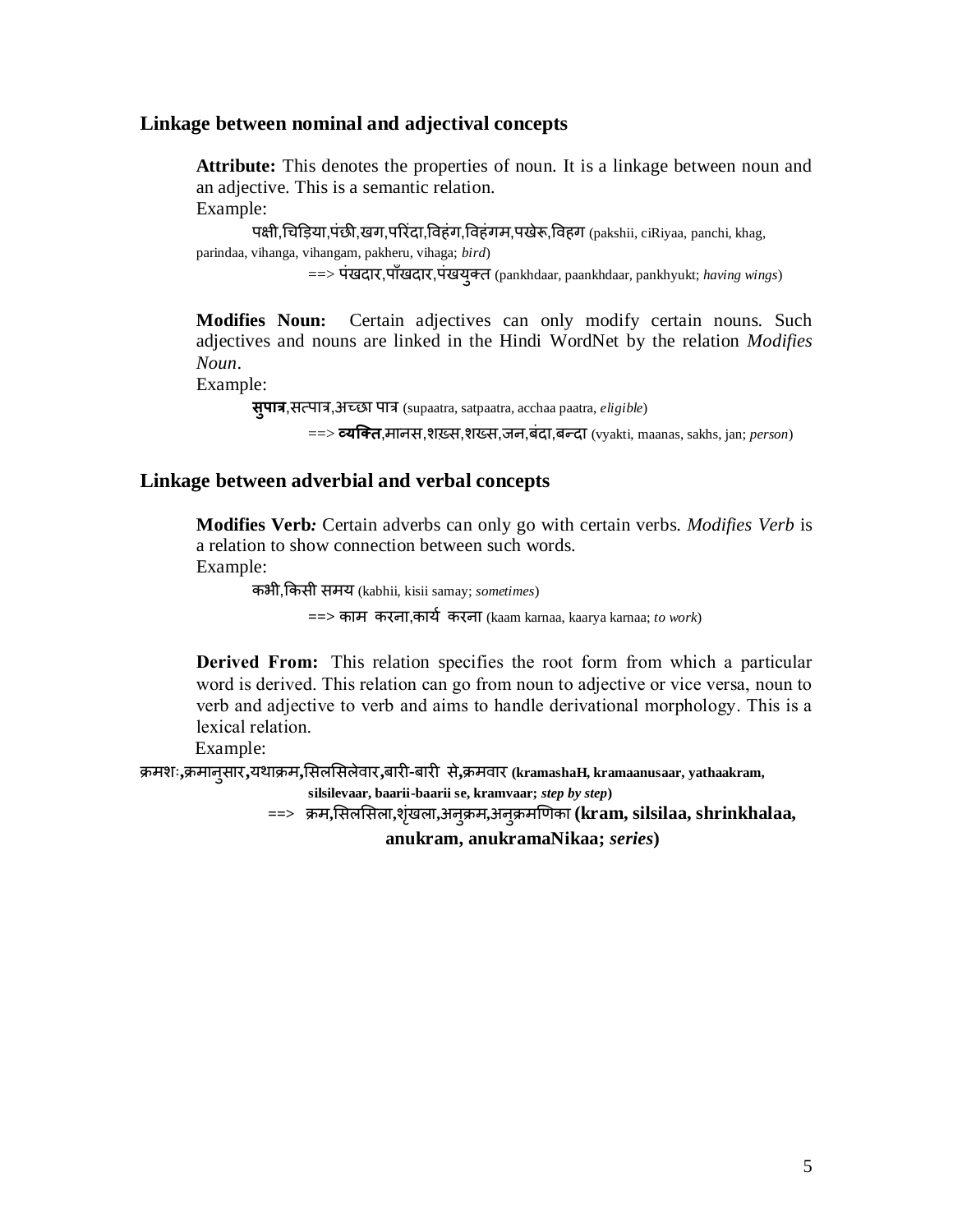### **Current Status Hindi WordNet**

Hindi WordNet is still under construction. In the version 1.0 we have attempted to cover all the common concepts in Hindi. The present status is as follows:

Total number of synset: **28,687** Total number of unique words: **63,800**



Figure 3. Snapshot web interface for Hindi WordNet(Hindi version)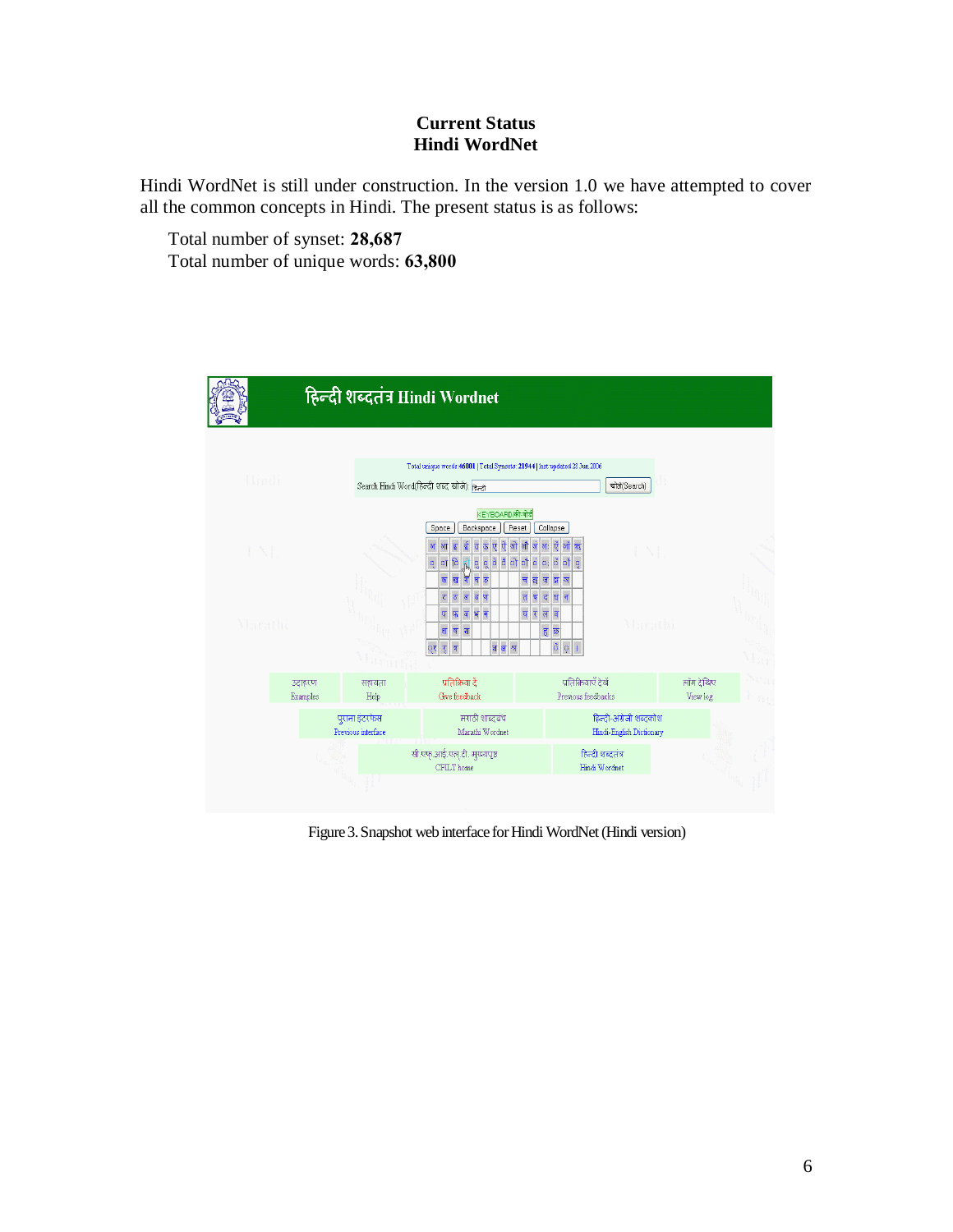|               |                    |                                                                                                                                                                                                                                                                                                                                                                                            | हिन्दी शब्दतंत्र Hindi Wordnet                                                           |                                                                                                                                                                                                                                                                                                                        |                       |       |  |
|---------------|--------------------|--------------------------------------------------------------------------------------------------------------------------------------------------------------------------------------------------------------------------------------------------------------------------------------------------------------------------------------------------------------------------------------------|------------------------------------------------------------------------------------------|------------------------------------------------------------------------------------------------------------------------------------------------------------------------------------------------------------------------------------------------------------------------------------------------------------------------|-----------------------|-------|--|
| आम<br>Noun(2) |                    |                                                                                                                                                                                                                                                                                                                                                                                            |                                                                                          |                                                                                                                                                                                                                                                                                                                        |                       |       |  |
|               |                    |                                                                                                                                                                                                                                                                                                                                                                                            |                                                                                          | 1. (R) <b>आम,</b> रसाल, आम, अंब, अम्ब - एक फल जो खाया या चूसा जाता है <i>. "तोता पेड पर बैठकर आम खा रहा है/ शास्त्रों वे आम को इंद्रासनी फल की संना दी है"</i><br>2. (R) <b>आम</b> , आम वृक्ष    एक बड़ा पेड़ जिसके फल खाए या चूसे जाते हैं <i>"आम की लकड़ी का उपयोग साज-सज्जा की वस्तुएँ बताते में किया जाता है</i> " |                       |       |  |
| Adjective(2)  |                    |                                                                                                                                                                                                                                                                                                                                                                                            |                                                                                          |                                                                                                                                                                                                                                                                                                                        |                       |       |  |
| Marathi       |                    | 1. (R)  सामान्य, <b>आम,</b> साधारण, कामचलाऊ, मामूली, अविशिष्ट, अविशेष, अदिव्य - जिसमें कोई विशेषता न हो या अच्छे से कुछ हल्के दरजे का <i>"यह सामान्य साडी है</i> "<br>2. (R)  सामूहिक, <b>आम</b> , सार्वजनिक, सामूदायिक, सामान्य  - प्रायः सभी व्यक्तियों,अतर-शाओं आदि में पाया जानेवाला या उनसे संबंध रखनेवाला <i>"साक्षरता पर</i><br>विचार-विमर्श हेतु एक सामुहिक सभा का आयोजन किया गया" |                                                                                          |                                                                                                                                                                                                                                                                                                                        |                       |       |  |
|               |                    | Total unique words:46001   Total Synsets: 21944   last updated 28 Jun 2006<br><b>Marat</b>                                                                                                                                                                                                                                                                                                 |                                                                                          |                                                                                                                                                                                                                                                                                                                        |                       |       |  |
|               |                    |                                                                                                                                                                                                                                                                                                                                                                                            | Search Hindi Word(हिन्दी शब्द खोजे): <sub>भाम</sub>                                      | ग्रोज़े(Search)                                                                                                                                                                                                                                                                                                        |                       |       |  |
|               |                    | Engine                                                                                                                                                                                                                                                                                                                                                                                     | KEYBOARD/की-बोर्ड                                                                        |                                                                                                                                                                                                                                                                                                                        |                       | mgine |  |
|               | उदाहरण<br>Examples | सहायता<br>Help                                                                                                                                                                                                                                                                                                                                                                             | प्रतिक्रिया दें<br>Give feedback.                                                        | प्रतिक्रियाएँ देखें<br>Previous feedbacks                                                                                                                                                                                                                                                                              | लॉग देखिए<br>View log |       |  |
|               |                    | पुराना इंटरफेस<br>Previous interface                                                                                                                                                                                                                                                                                                                                                       | मराठी शाब्दबंध<br>हिल्दी-अंग्रेजी शब्दकोश<br>Marathi Wordnet<br>Hindi-English Dictionary |                                                                                                                                                                                                                                                                                                                        |                       |       |  |
|               |                    |                                                                                                                                                                                                                                                                                                                                                                                            | सी.एफ.आई.एल.टी. मुख्यपृष्ठ<br>CFILT home                                                 | हिन्दी शब्दलंत्र<br>Hindi Wordnet                                                                                                                                                                                                                                                                                      |                       |       |  |

Figure 4. Snapshot of web interface for Hindi WordNet (Synset Display)



Figure 5. Snapshot of web interface for Hindi WordNet (Relations display)

# *The Application Programming Interface for the Hindi Wordnet*